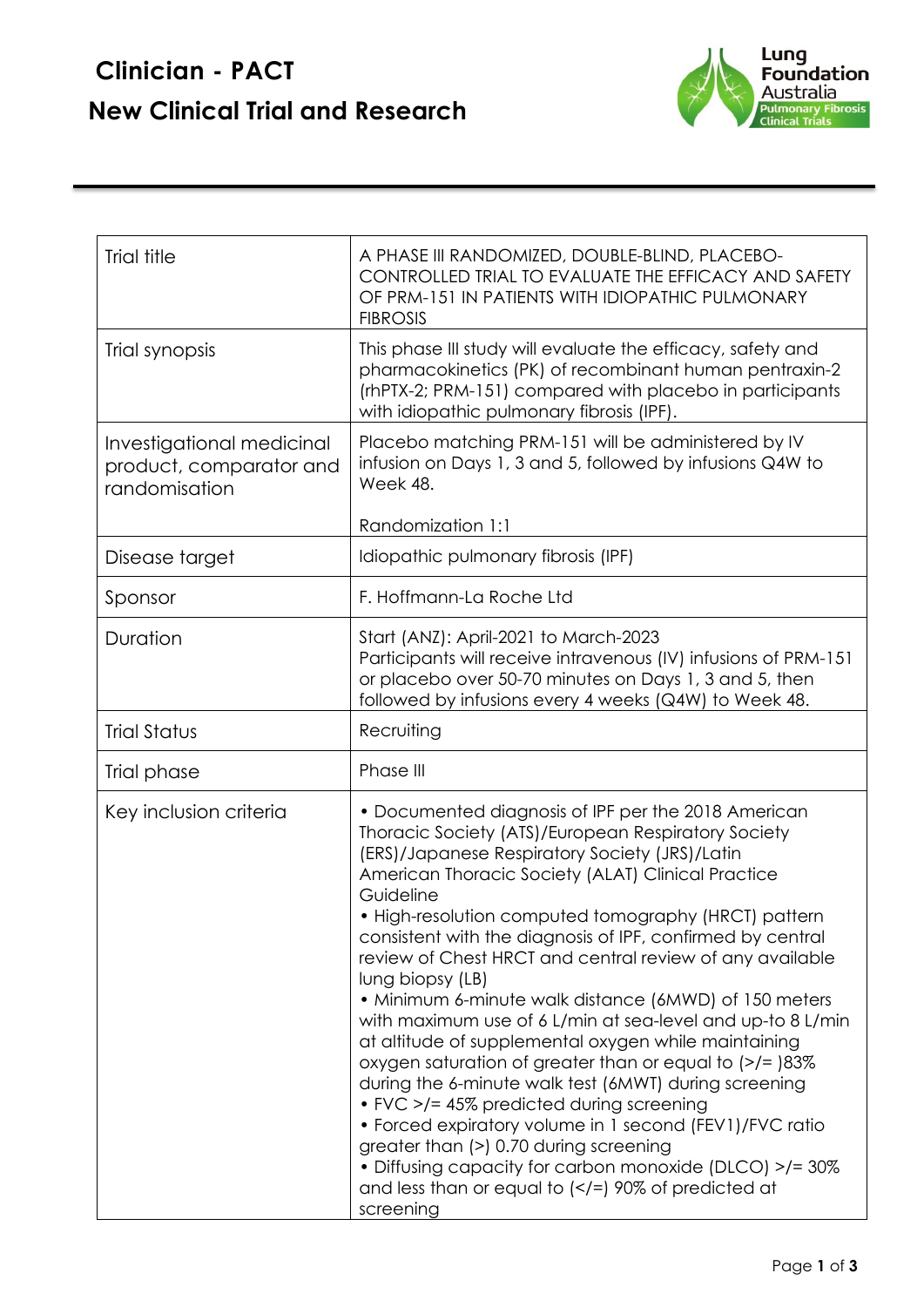## **Clinician - PACT New Clinical Trial and Research**



|                        | • If not currently receiving nintedanib or pirfenidone<br>treatment (either treatment naïve or having previously<br>taken and discontinued) must have discontinued such<br>treatment >/= 4 weeks prior to screening and during<br>screening<br>• Anticipated life expectancy of at least 12 months at<br>baseline<br>• Patient and investigator considered all medicinal<br>treatment options and/or possibly lung transplantation prior<br>to considering participation in the study.                                                                                                                                                                                                                                                                                                                                                                                                                                                                                                                                                                                                                                                                                                                                                                                                                                                                                                                                                                                                                                                                                                                                                                                                                                                                                                                                                                                                                                                                                                                                                                                                         |
|------------------------|------------------------------------------------------------------------------------------------------------------------------------------------------------------------------------------------------------------------------------------------------------------------------------------------------------------------------------------------------------------------------------------------------------------------------------------------------------------------------------------------------------------------------------------------------------------------------------------------------------------------------------------------------------------------------------------------------------------------------------------------------------------------------------------------------------------------------------------------------------------------------------------------------------------------------------------------------------------------------------------------------------------------------------------------------------------------------------------------------------------------------------------------------------------------------------------------------------------------------------------------------------------------------------------------------------------------------------------------------------------------------------------------------------------------------------------------------------------------------------------------------------------------------------------------------------------------------------------------------------------------------------------------------------------------------------------------------------------------------------------------------------------------------------------------------------------------------------------------------------------------------------------------------------------------------------------------------------------------------------------------------------------------------------------------------------------------------------------------|
| Key exclusion criteria | • Evidence of other known causes of Interstitial Lung Disease<br>(ILD)<br>• FVC% predicted value showing repeated increase in the 6<br>months period prior to screening and including screening<br>value<br>• Emphysema present on greater than or equal to (>/=) 50%<br>of the HRCT, or the extent of emphysema is greater than the<br>extent of fibrosis, according to central review of the HRCT<br>• Receiving nintedanib in combination with pirfenidone<br>• Received cytotoxic, immunosuppressive, cytokine<br>modulating, or receptor antagonist agents (including but<br>not limited to methotrexate, azathioprine, mycophenolate<br>mofetil, cyclophosphamide, cyclosporine or other steroid<br>sparing agent) within 4 weeks of screening<br>• Receiving systemic corticosteroids equivalent to<br>prednisone > 10 mg/day or equivalent within 2 weeks prior<br>to screening<br>• Acute respiratory or systemic bacterial, viral, or fungal<br>infection either during screening or prior to screening and<br>not successfully resolved 4 weeks prior to screening visit<br>• Participants with active or latent tuberculosis (confirmed<br>within the 6 months prior to or during screening, by a<br>positive screening test [interferon gamma release<br>$\cos\alpha y$ ]<br>• Resting oxygen saturation of < 89% using up to 4 L/min of<br>supplemental oxygen at sea level and up to 6 L/min at<br>altitude (>/= 5000 feet [1524 meters] above sea level) during<br>screening<br>• Class IV New York Heart Association chronic heart failure<br>• Historical evidence of left ventricular ejection fraction <<br>35%<br>• Presence of pulmonary hypertension that, in the<br>investigator's opinion, would substantially limit the ability to<br>comply with study requirements or may influence any of the<br>safety or efficacy assessments included in the study<br>• Cardiopulmonary rehabilitation program based on<br>exercise training that has been completed within 8 weeks<br>prior to screening or planned to start during the<br>patient's enrollment in this trial |